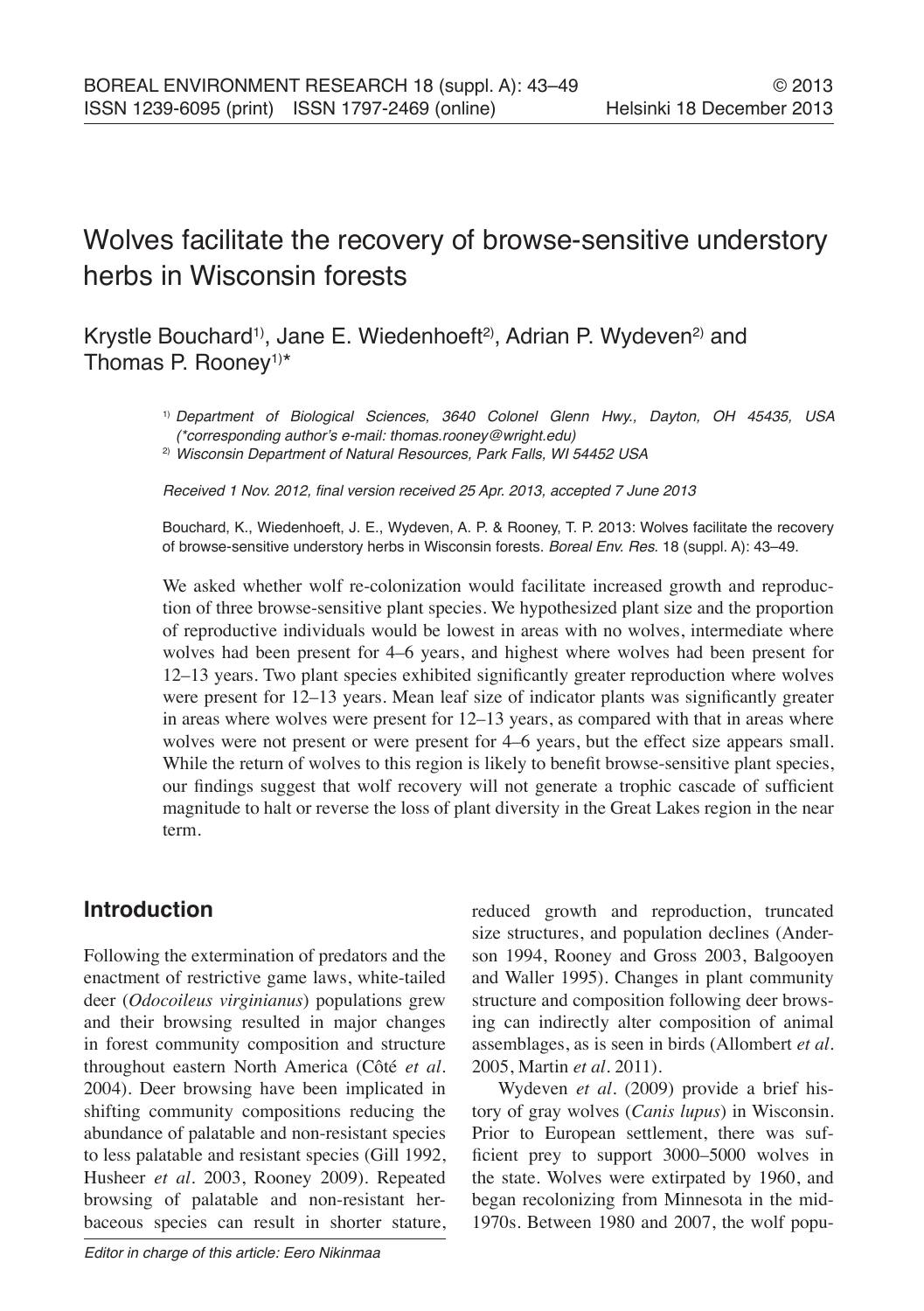lation grew from 25–28 individuals to 540–577 individuals (35.5 wolves per 1000 km2 ). Wolves are now widely distributed across the northern third of the state. Pack locations and sizes have been mapped and monitored using radio-collars and winter track surveys since 1979 (Wydeven *et al*. 2009). The combination of extensive data and monitoring of a recovering wolf population, regionally-high deer densities, and impacted plant populations (Rooney *et al*. 2004) makes Wisconsin an ideal natural experiment for investigating trophic cascades.

Studies from western North America have demonstrated the effects recovering wolf populations can have on tree recruitment dynamics (Beschta and Ripple 2009). The reintroduction of wolves to Yellowstone National Park, for example, appears to have released aspen (*Populus tremuloides*) and willow (*Salix* spp.) from elk (*Cervus elaphus*) herbivory. The question of whether wolves generate trophic cascades in midwestern forests is largely unexamined. In years with high snowfall, wolves have influenced the growth rate of balsam fir (*Abies balsamea*) on Isle Royale by depressing moose abundance on the island (McLaren and Peterson, 1994, Post *et al*. 1999). However, it is unclear whether this trophic cascade is the exception or the rule in mainland Wisconsin forests.

In this study, we determined whether the recolonization of wolves could facilitate increased growth and reproduction of browse-sensitive plant species. To do this, we compared vegetation in areas that had wolves for three different periods of time. We compared areas without wolves with areas that established wolf packs for 4–6 years and for 12–13 years. We measured individual plant size, population size-structure, and the proportion of reproductive individuals of three herbaceous deer browse indicator species: *Polygonatum pubescens*, *Clintonia borealis*, and *Trillium grandiflorum* (Anderson 1994, Balgooyen and Waller 1995, Augustine and Frelich 1998, Kirschbaum and Anacker 2005, Rooney and Anderson 2009). We hypothesized plant size, size structure variation, and the proportion of reproductive individuals would be lowest in areas with no wolves and highest where wolves had been present for 12–13 years.

#### 44 Bouchard et al. • BOREAL ENV. RES. Vol. 18 (suppl. A)

### **Material and methods**

#### **Site selection**

Wolf pack locations have been mapped annually by the Wisconsin Department of Natural Resources (WIDNR) since 1979, and are maintained in a geographic information system. Annual shapefiles were overlayed in ArcGIS in order to determine how long an area was occupied by a wolf pack. Individual packs were selected for study based on a time criteria (either wolves continuously occupied the area for 4–6 years or 12–13 years). This created three treatments: no wolf impact, low wolf impact, and high wolf impact. Once a pack was selected, random points within its boundaries were chosen using ArcGIS and the coordinates recorded.

Each potential site was visited and cruised to determine that forest types were similar in age and composition, and contained populations of *P. pubescens*. *Polygonatum pubescens* is common throughout northern Wisconsin and was initially used as a focal species. Where they co-occurred, we collected data from *Clintonia borealis* and *Trillium grandiflorum* populations (measurement details are provided below). However, the absence of one or both of these species did not constrain our site selection procedure. Once the sites were deemed suitable, we randomly selected two packs from our list of wolf occupancy for 4–6 years, and two packs from our list of wolf occupancy 12–13 years. We established two sites within the territorial boundary of each pack.

Wolf-free sites were selected in a manner similar to sites with wolves. We used an ArcGIS map overlay to identify and select potential nonwolf sites. Potential non-wolf sites were selected in areas where the closest wolf pack boundary was located at least 5 km away. Forest types were similar in age and composition, and contained populations of *P. pubescens*. Four non-wolf sites were chosen for inclusion in the experiment.

#### **Field methods**

Surveys were conducted in June 2008 and 2009. A transect consisting of five  $10 \times 10$  m plots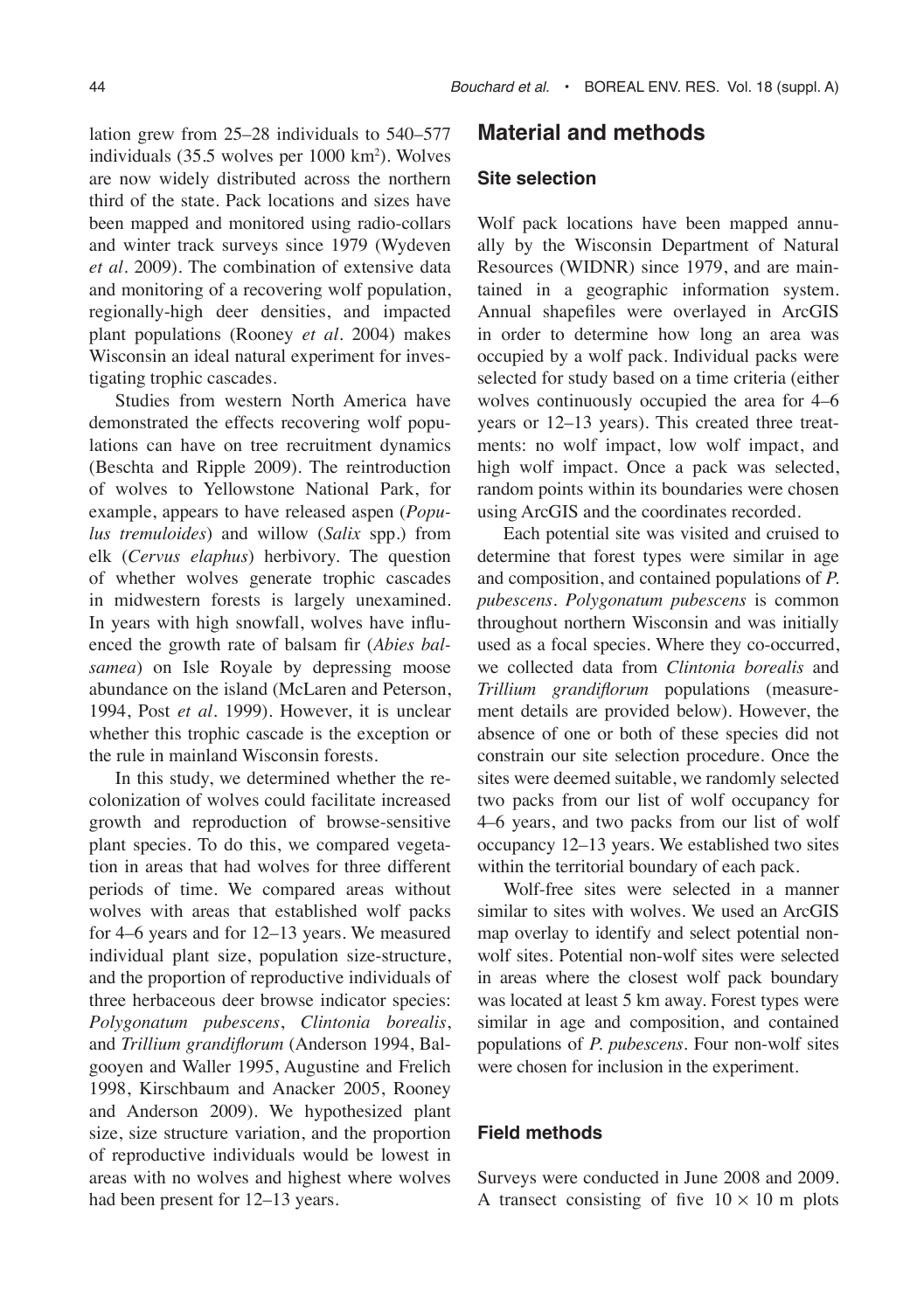each separated by 20 m. Each transect was located at least 30 m from the nearest road or ATV trail road, with most transects established parallel to a road or trail. Plots were systematically sampled for *P. pubescens* until either all *P. pubescens* plants were measured (*see* details below), or alternatively, when 200 plants were measured. We required a minimum of 50 individuals per site for analysis. Consequently, not all sites were used in each analysis. A total of 1268 *P. pubescens* were surveyed at eight sites (three no-wolf, two 4–6 year wolf, and three 12–13 year wolf sites). We used the same procedure when sampling *T. grandiflorum* and *C. borealis*. In total, we measured 476 *T. grandiflorum* total at three sites (1 per wolf occupancy treatment) and 558 *C. borealis* at 4 sites (two nowolf, one 4–6 year, and one 12–13 year).

Within each plot, we counted the number of leaves for each *P. pubescens* and recorded if the plant was reproductive. The number of leaves per plant (*x*) is directly related to total leaf area, *y* (*y* = 1.50*x*, *r*<sup>2</sup> = 0.70, *n* = 49; Bouchard 2009), so we used leaf count as a proxy for leaf area and hence plant size. We collected more detailed measurements to estimate leaf area of *T. grandiflorum* and *C. borealis*. For both species, the length and width of each leaf (in mm), which were converted into total leaf area using regression analysis ( $y = e^{1.00 \ln{(\text{length} \times \text{width})} - 0.58}, r^2 = 0.99, n$  $= 29$  for *T. grandiflorum*;  $y = e^{1.06 \ln(\text{length} \times \text{width}) - 0.91}$ ,  $r^2 = 0.96$ ,  $n = 57$  for *C. borealis*). The number of reproductive plants was also tallied for *T. grandiflorum* and *C. borealis*.

#### **Data analysis**

To determine the top-down influence of wolves on plant reproduction, we pooled flowering data across all sites within each wolf treatment. We assessed differences among treatments were analyzed using Yates' *χ*<sup>2</sup> goodness of fit tests.

To determine the effects of wolf occupancy duration on average leaf area of each species, we computed mean leaf area (*A*) in each wolf treatment. Measurements for each plant species were pooled for each wolf treatment. We performed analyses for three pairwise comparisons: "no

wolves" and "wolves present 4–6 years," "no wolves" and "wolves present 12–13 years," or "wolves present 4–6 years," and "wolves present 12–13 years." In each case, we assume that areas with wolves for a longer period of time reflect a greater wolf impact, and areas without wolves or with wolves for a shorter period of time reflect a lower wolf impact. We then computed the log response ratio *L* for the leaf area of each species where  $L = \ln(A_{\text{more work impact}}/A_{\text{less work impact}})$ . When  $A_{\text{more wolf impact}} = A_{\text{less wolf impact}}$ ,  $L = 0$ . Negative values of *L* indicate smaller plants in areas with less wolf impact, while positive values indicate larger plants in areas where wolves have been present for a longer period of time. A 95% confidence interval (CI) was calculated for each species *L* to determine if it differed from zero.

We combined results from all plant species to examine the used techniques developed for meta-analysis. Data from each species were combined to create a mean effect size, following the procedures outlined in Hedges *et al*. (1999). To account for among-species variation in effect sizes, we combined effect sizes from each plant species to calculate the mean effect size, or overall effect. The effect size of each plant species was first weighted by their inverse sampling variance plus a constant, *q*. The computation of *q* is derived from homogeneity analysis and represents variability across population effects (Hedges *et al*. 1999). To determine if the mean effect size differed from zero, we constructed 95% CIs. We considered top-down effects from wolves statistically significant if 95% CIs did not include zero.

### **Results**

As compared with areas without wolves, plants growing in areas with wolves for a period of 4–6 years generally did not show any directional trends. The mean size of *P. pubsecens* plants was 36% greater in the 4–6 year wolf treatments than the non-wolf treatment. This difference was significant ( $p < 0.05$ ; Fig. 1). However, the proportion of reproductive *P. pubescens* plants (27 of 327, or 8.3%) in the 4–6 year wolf treatments was not significantly different than the propor-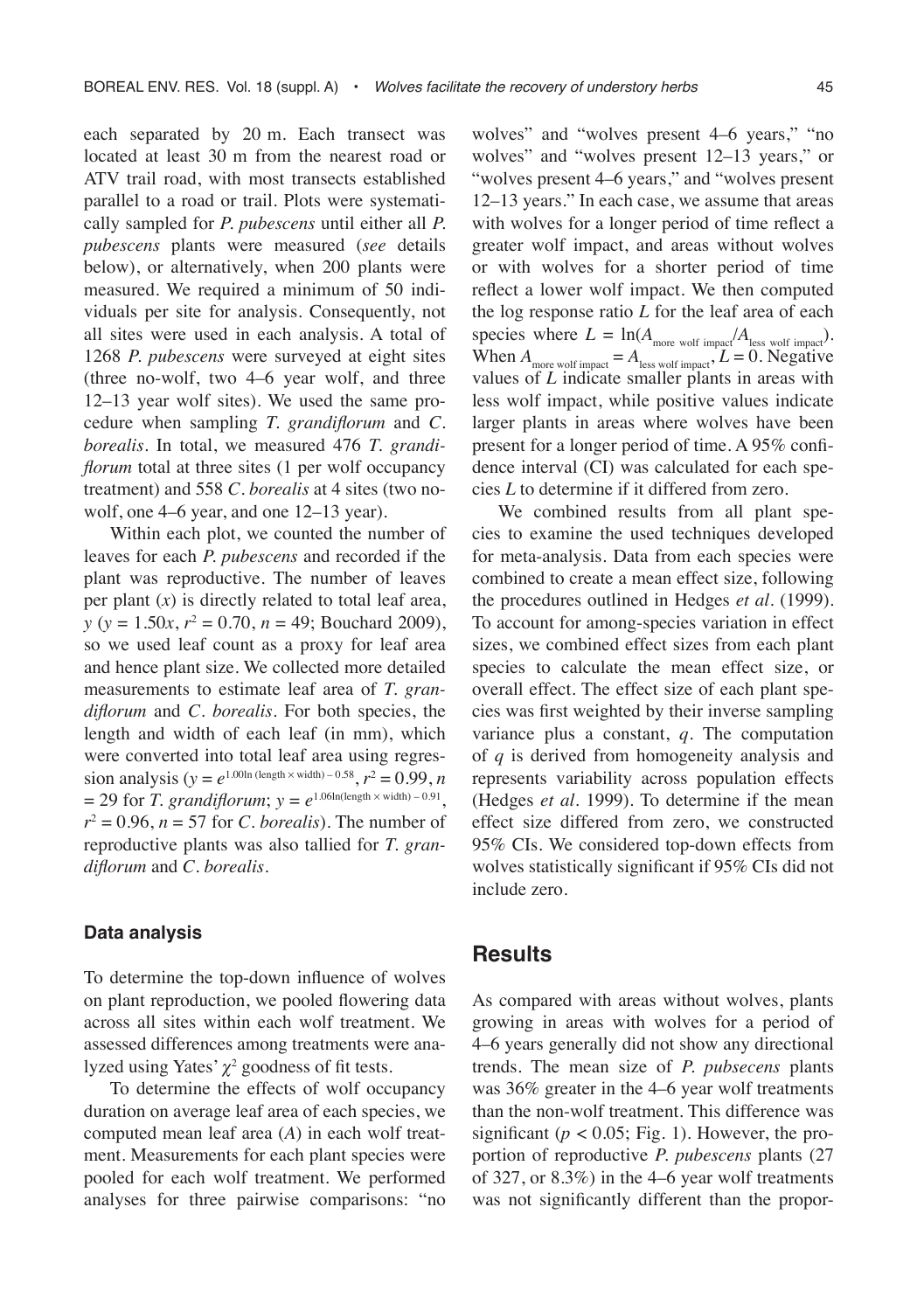

No wolves vs. wolves 4-6 yrs.



tion (37 of 479, or 7.2%) in the no-wolf areas ( $\chi^2$  $= 0.1$ , df  $= 1$ ,  $p = 0.78$ ). The mean leaf area of *C*. *borealis* plants was 3% smaller in the 4–6 year wolf treatments than the non-wolf treatment, but this difference was not statistically significant (Fig. 1). None of the 94 plants were reproductive in the 4–6 year wolf treatments, compared to zero of 301 in the non-wolf treatment. The mean leaf area of *T. grandiflorum* plants was 30% smaller in the 4–6 year wolf treatments than the non-wolf treatment, and this difference was statistically significant ( $p < 0.05$ ; Fig. 1). There were no reproductive *T. grandiflorum* plants in the 4–6 year wolf treatment, but 7.8% of the 191 plants were reproductive in no-wolf areas  $(\chi^2 =$ 12.7, df =  $1, p < 0.001$ ).

As compared with areas without wolves, plants growing in areas with wolves for a period of 12–13 years showed some signs of recovery. Mean size of *P. pubsecens* plants was 80% greater in the 12–13 year wolf treatments than the non-wolf treatment (Fig. 1). This result was statistically significant. Additionally, the proportion of reproductive *P. pubescens* plants (79 of 433, or 18.2%) in the 12–13 year wolf treatments was more than twice the proportion (37 of 479, or 7.2%) in the no-wolf areas ( $\chi^2 = 21.7$ , df = 1, *p* < 0.001). Mean size of *C. borealis* plants was 13% greater in the 12–13 year wolf treatments than the non-wolf treatment (Fig. 1). This result was statistically-significant. However, only 1 plant of 200 was reproductive in the 12–13 year wolf treatment. Zero of 338 plants was reproductive in the no wolf treatment. Mean leaf area of *T. grandiflorum* plants in the 12–13 year wolf treatments was also 13% greater in than the nonwolf treatment, but this was not significantly different (Fig. 1). Of 191 *T. grandiflorum* plants in the 12–13 year wolf treatment, 7.3% (14 of 191) were reproductive. This did not significantly differ from the 7.8% reproductive (15 of 191) in no-wolf areas ( $\chi^2 = 0.0$ , df = 1,  $p = 1.0$ ).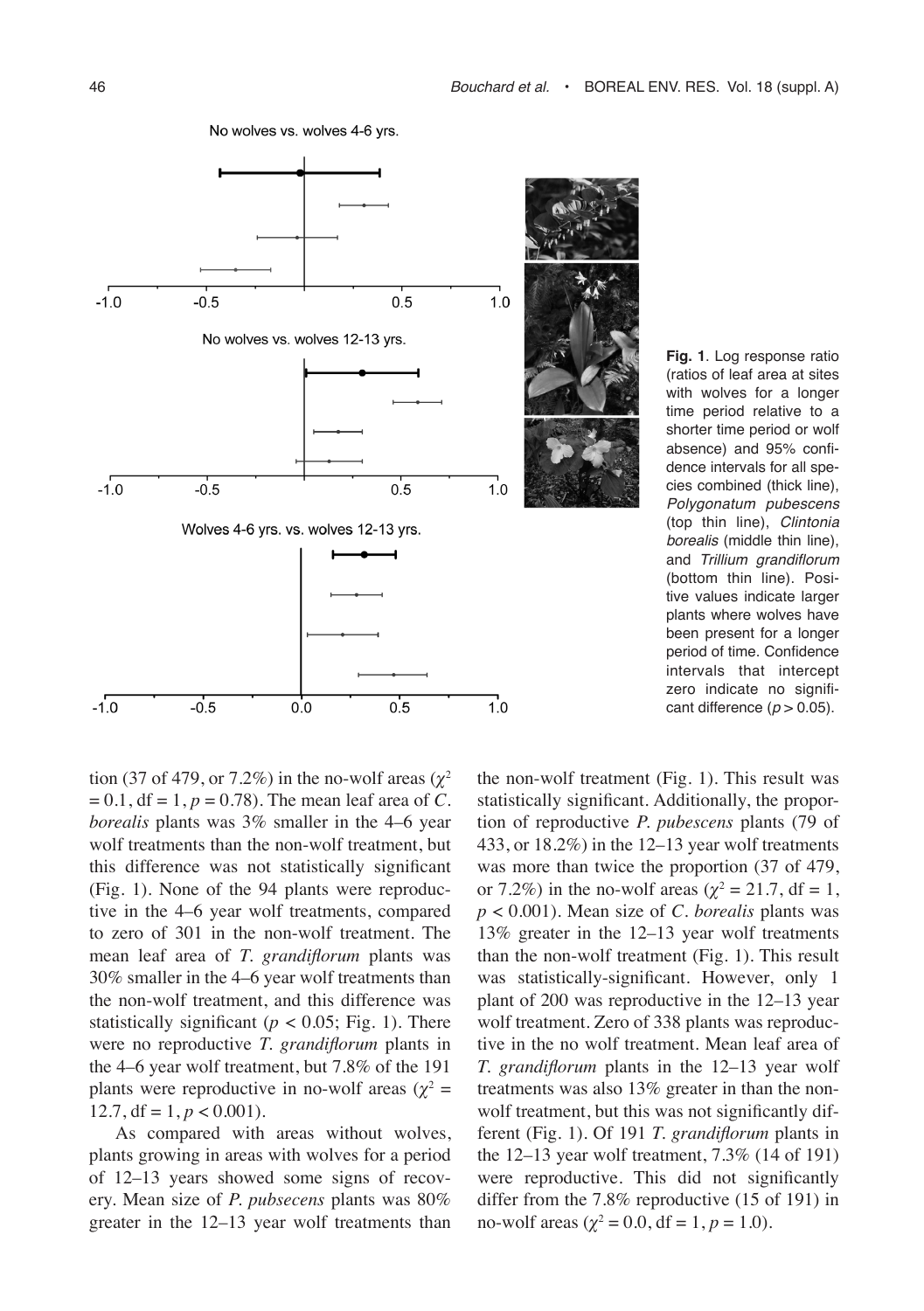As compared with areas with wolves for 4–6 years, plants growing in areas with wolves for a period of 12–13 years were generally larger and more likely to flower. Mean size of *P. pubsecens* plants was 30% greater in the 12–13 year wolf treatments than the 4–6 year wolf treatment (Fig. 1) and were 2.2 times more likely to flower ( $\chi^2 = 14.66$ , df = 1,  $p < 0.001$ ). Mean size of *C. borealis* plants was 24% greater in the 12–13 year wolf treatments than the 4–6 year wolf treatment ( $p < 0.05$ ; Fig. 1). Because only a single plant was in flower, the influence of wolves on reproduction could not be assessed. Mean size of *T. grandiflorum* plants was 61% greater in the 12–13 year wolf treatments than the 4–6 year wolf treatment (Fig. 1), and plants were more likely to flower ( $\chi^2 = 5.8$ , df = 1, p = 0.02). No *T. grandiflorum* plants flowered in the 4–6 year wolf treatment.

Meta-analysis allowed us to combine the data across species and examine the net effect. When the mean leaf sizes of plants were combined into a single effect size, there was no significant effect of the 4–6 year wolf treatment on plant size relative to areas without wolves ( $p > 0.05$ ; Fig 1). The combined effect size of all three indicated a significantly larger leaf size when wolves were present for 12–13 years relative to no wolves, as the lower bound of 95%CI was greater than zero (Fig. 1). The largest differences in mean leaf size were found between the 4–6 year wolf treatment and the 12–13 year wolf treatment. The mean leaf size was significantly greater in the 12–13 year wolf treatment for all three species, and the combined effect size was significant (Fig. 1).

# **Discussion**

The re-colonization of the Great Lakes region by wolves can be represented as a type of chronosequence (Rooney and Anderson 2009). Packs became established in some areas 15 years ago, while other areas have been colonized in the past few years. Time since re-colonization by wolves was associated with a modest increase in growth and reproduction of browse-sensitive indicator plant species. Mean leaf size of indicator plants was significantly greater in areas where wolves were present for 12–13 years, as compared with that in areas where wolves were not present. The magnitude of the effect appears small.

Reproduction of browse-sensitive species usually declines in response to herbivory (Côté *et al*. 2004, Kirschbaum and Anacker 2005), but reproduction was a poor indicator of a response in this study. While over 1000 plants were sampled across the three species, we were unable to draw statistically-reliable conclusions about reproduction of *C. borealis*. Our other species were most likely to flower in areas with wolves for 12–13 years.

Meta-analysis of plant sizes indicated that plants growing in the 12–13 year wolf treatment were significantly larger than plants growing in the no-wolf treatment, but there was significant heterogeneity among species. There was an even greater difference between growing the 12–13 year wolf treatment relative to plants growing in the 4–6 year wolf treatment. Browse-sensitive plant species performed most poorly at sites with wolves present for 4–6 years. Indeed, it appears that plants growth and reproduction is higher with no wolves at all, relative to wolves present for 4–6 years. Initially, this result puzzled us. In retrospect, however, we realized that our initial hypothesis was faulty. When colonizing a new area, wolves select areas with high deer densities (Fuller 1989, Potvin *et al*. 2005). Our "no wolves" sites were probably located areas with fewer deer than elsewhere in the landscape. We would have been wiser to sample vegetation in areas that had wolves for a brief period of time, such as 1–2 years, instead of areas with no wolves. Such areas may have served more effectively as "high deer impact" sites within the wolf re-colonization chronosequence we wished to explore.

The magnitude of plant recovery from deer browsing is much less than that found in the aspen and cottonwood of Yellowstone after wolves were re-introduced (Ripple *et al*. 2001, Ripple and Beschta 2003, Beschta and Ripple 2009). The differences in the magnitudes of vegetation response between our study and those from Yellowstone could simply be the result of a few factors. Herbaceous plants growing in a shaded forest understory do not show the same growth rate as woody species growing in sunny riparian areas when released from herbivory. Elk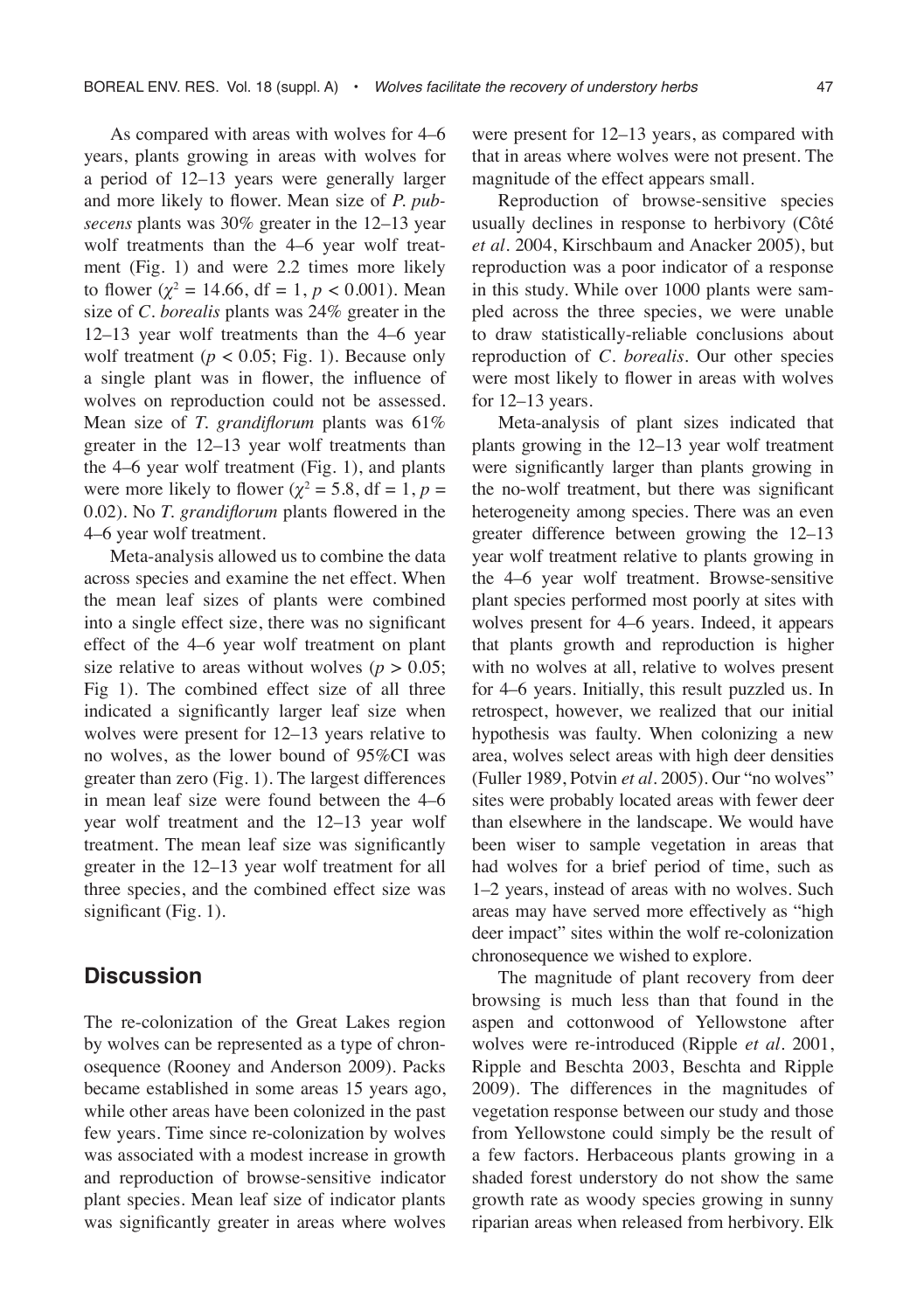concentrate their foraging in discrete areas of the landscape with high quality forage. Whitetailed deer have high quality food distributed more evenly across the landscape, which could make their daily movements more unpredictable to predators (Rooney and Anderson 2009). It is quite possible that trophic cascades are not biologically important in the Great Lakes. Alternatively, 12–13 years is an insufficient amount of time for trophic cascades to become apparent.

There were two key limitations of our study design that could have affected our results. First, we did not statistically control for differences in wolf pack sizes in our study areas. Wolf pack sizes are estimated every year, but pack sizes change seasonally and from year to year. Between 1995–2007, mean pack size was 3.1 ± 0.3 wolves (Bouchard 2009). Second, we did not have good deer population density estimates from our study areas. Wisconsin estimates deer densities for a deer management unit, and these units are ~1000 km2 . Between 1995–2007, overwintering densities averaged  $11.2 \pm 1.3$  deer  $km<sup>-2</sup>$  in the study area (Bouchard 2009). We have no information about deer density at the spatial scale of study plots. Both limit the strength of inferences we can draw.

High deer densities throughout much of the upper Great Lakes region continue pose a challenge to conservation efforts. Deer browsing contributes to the erosion of plant diversity (Rooney *et al*. 2004). This in turn could lead to additional indirect effects on insects, birds, and other species (Rooney and Waller 2003). While the return of wolves to this region is likely to have modest benefits that accrue to plants (Callan *et al*. 2013), our findings do not suggest that the current wolf population is sufficient to halt or reverse the loss of plant diversity in the Great Lakes region in the near term. The recovery of browse-sensitive understory herbs in Wisconsin forests is dependent on the severity of previous browsing and the degree to which browsing is reduced (Kirschbaum and Anacker 2005, Rooney *et al*. 2004).

*Acknowledgements*: We thank E. Nikinmaa and two anonymous referees for helpful comments on an earlier version this manuscript, and F. Vodde and K. Jõgiste for organizing the 2012 "Impact of ungulates and other mammalian herbivores on forest ecosystems workshop." This research was supported by a Research Initiation Grant from Wright State University to TPR.

# **References**

- Allombert S., Gaston A.J. & Martin J.L. 2005. A natural experiment on the impact of overabundant deer on songbird populations. *Biol. Conserv*. 126: 1–13.
- Anderson R.C. 1994. Height of white-flowered trillium (*Trillium grandiflorum*) as an index of deer browsing intensity. *Ecol. Appl.* 4: 104–109.
- Augustine D.J. & Frelich L.E. 1998. Effects of white-tailed deer on populations of an understory forb in fragmented deciduous forests. *Conserv. Biol.* 12: 995–1004.
- Balgooyen C.P. & Waller D.M. 1995. The use of *Clintonia borealis* and other indicators to gauge impacts of whitetailed deer on plant communities in northern Wisconsin, USA. *Nat. Areas J.* 15: 308–318.
- Beschta R.L. & Ripple W.J. 2009. Large predators and trophic cascades in terrestrial ecosystems of the western United States. *Biol. Conserv*. 142: 2401–2414.
- Bouchard, K.A. 2009. Finding the trophic trickle: using herbaceous indicator species to investigate plant recovery from intense browsing by white-tailed deer (*Odocoileus virginianus*) after colonization by a top predator (*Canis lupus*). M.Sc. thesis, Wright State University.
- Callan, R., Nibbelink, N.P., Rooney, T.P., Weidenhoeft, J.E., & Wydeven, A.P. 2013. Recolonizing wolves trigger a trophic cascade in Wisconsin. *J. Ecol*. 101: 837–845.
- Côté S.D., Rooney T.P., Tremblay J.P., Dussault C. & Waller D.M. 2004. Ecological impacts of deer overabundance. *Ann. Rev. Ecol. Evol. Syst.* 35: 113–147.
- Gill R.M.A. 1992. A review of damage by mammals in north temperate forests: 1. Deer. *Forestry* 65: 145–169.
- Hedges L.V., Gurevitch J. & Curtis P.S. 1999. The meta-analysis of response ratios in experimental ecology. *Ecology* 80: 1150–1156.
- Husheer S.W., Coomes D.A. & Robertson A.W. 2003. Longterm influences of introduced deer on the composition and structure of New Zealand *Nothofagus* forests. *For. Ecol. Manage.* 181: 99–117
- Kirschbaum C.D. & Anacker B.L. 2005. The utility of *Trillium* and *Maianthemum* as phyto-indicators of deer impact in northwestern Pennsylvania, USA. *For. Ecol. Manage*. 217: 54–66.
- Martin T.G., Arcese P. & Scheerder N. 2011. Browsing down our natural heritage: deer impacts on vegetation structure and songbird populations across an island archipelago. *Biolog. Conserv.* 144: 459–469.
- McLaren B.E. & Peterson R.O. 1994. Wolves, moose and tree rings on Isle Royale. *Science* 266: 1555–1558.
- Post E., Peterson R.O., Stenseth, N.C. & McLaren, B.E. 1999. Ecosystem consequences of wolf behavioral response to climate. *Nature* 401: 905–907.
- Poszig D. & Theberge J.B. 2000. Gray wolf, *Canis lupus lycaon*, responses to shifts of white tailed deer, *Odocoileus virginianus*, adjacent to Algonquin Provincial Park,